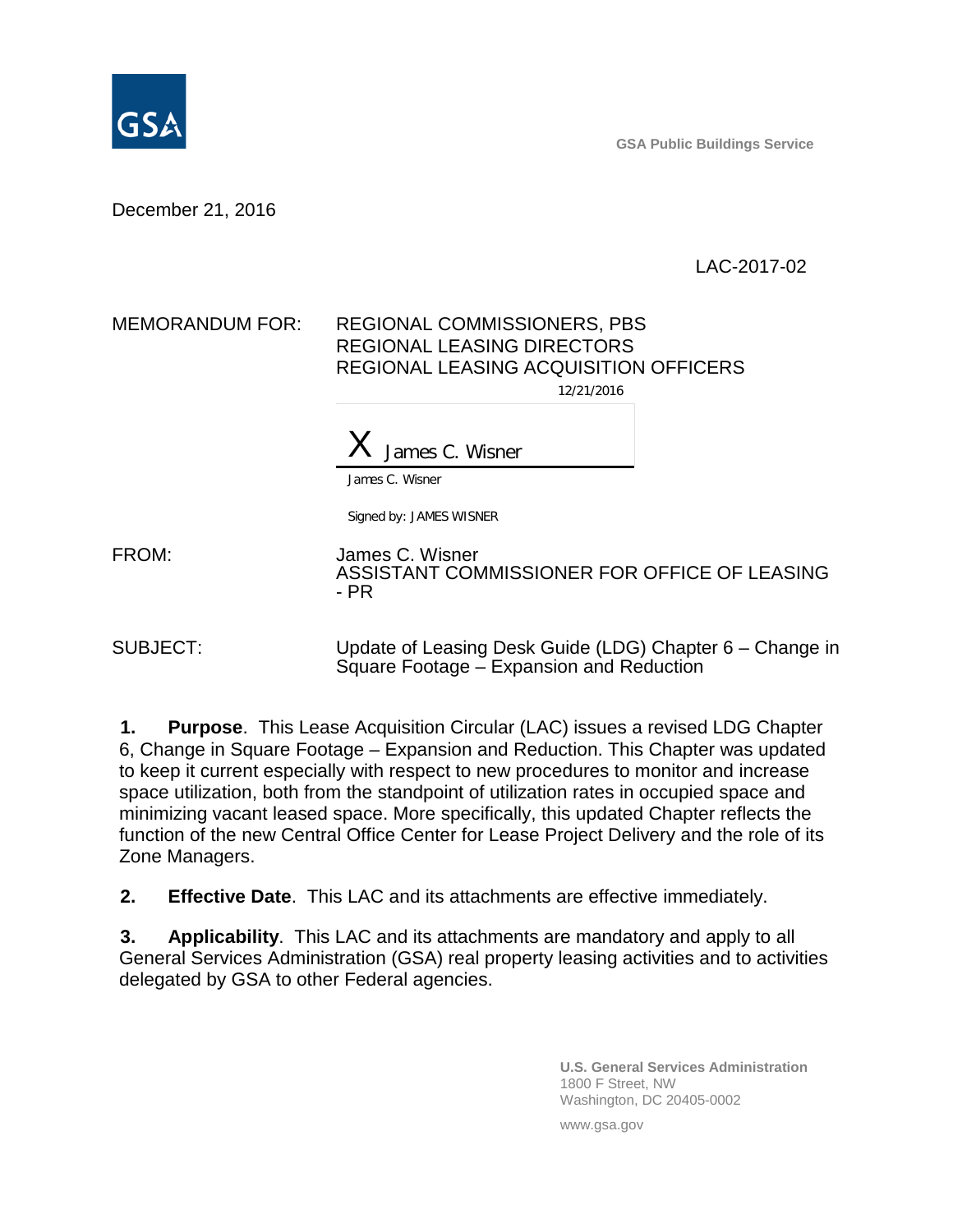

- **4. Cancellation**. The following are canceled and replaced by this LAC:
	- a. LDG Chapter 6 (09/14).

**5. Instructions and Procedures**. Instructions and procedures are found in Attachment 1, LAC-2017-02 Summary and Filing Instructions.

Attachment 1, LAC-2017-02 Summary and Filing Instructions

**U.S. General Services Administration** 1800 F Street, NW Washington, DC 20405-0002

www.gsa.gov